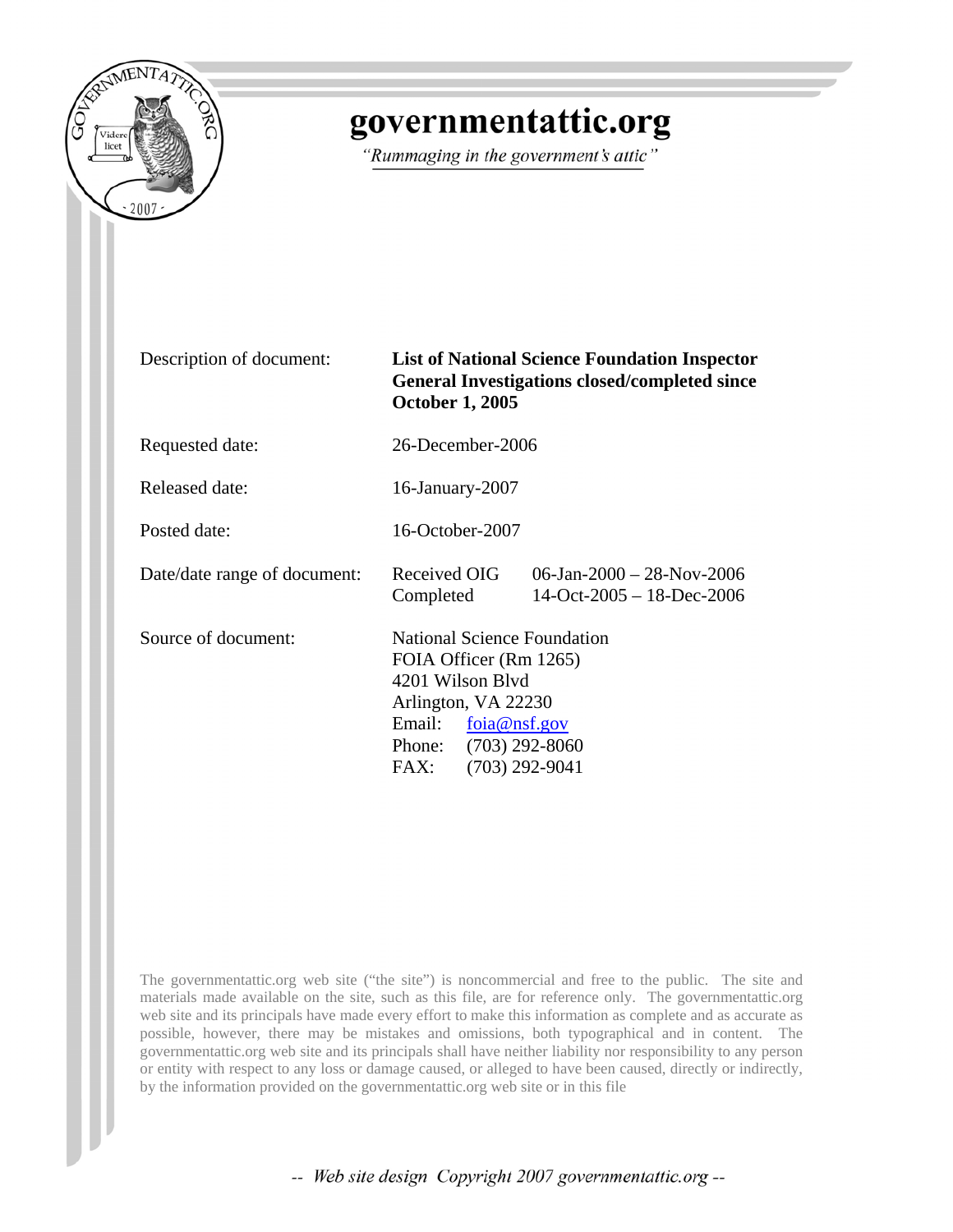## **NATIONAL SCIENCE FOUNDATION** 4201 WILSON BOULEVARD ARLINGTON, VIRGINIA 22230

16 January 2007



OFFICE OF INSPECTOR GENERAL

VIAFEOEx

Re: FOIA Request No. 07-08

This letter responds to your Freedom of Information Act (FOIA, 5 U.S.C. § 552)<sup>1</sup> request, which we received on 26 December 2006, for "a list of the IG investigations closed/completed since October 1, 2005." We enclose the responsive document.

Sincerely,

World

Montgomery K. Fisher, J.D., Ph.D. Senior Counsel

Enclosure

<sup>&</sup>lt;sup>1</sup> Your letter asked for information "pursuant to the provisions of 5 USC 552b," which is the Government in the Sunshine Act, and you did not mention FOIAj nevertheless, we have elected to respond under FOIA. If we are mistaken, please clarify the nature of your request.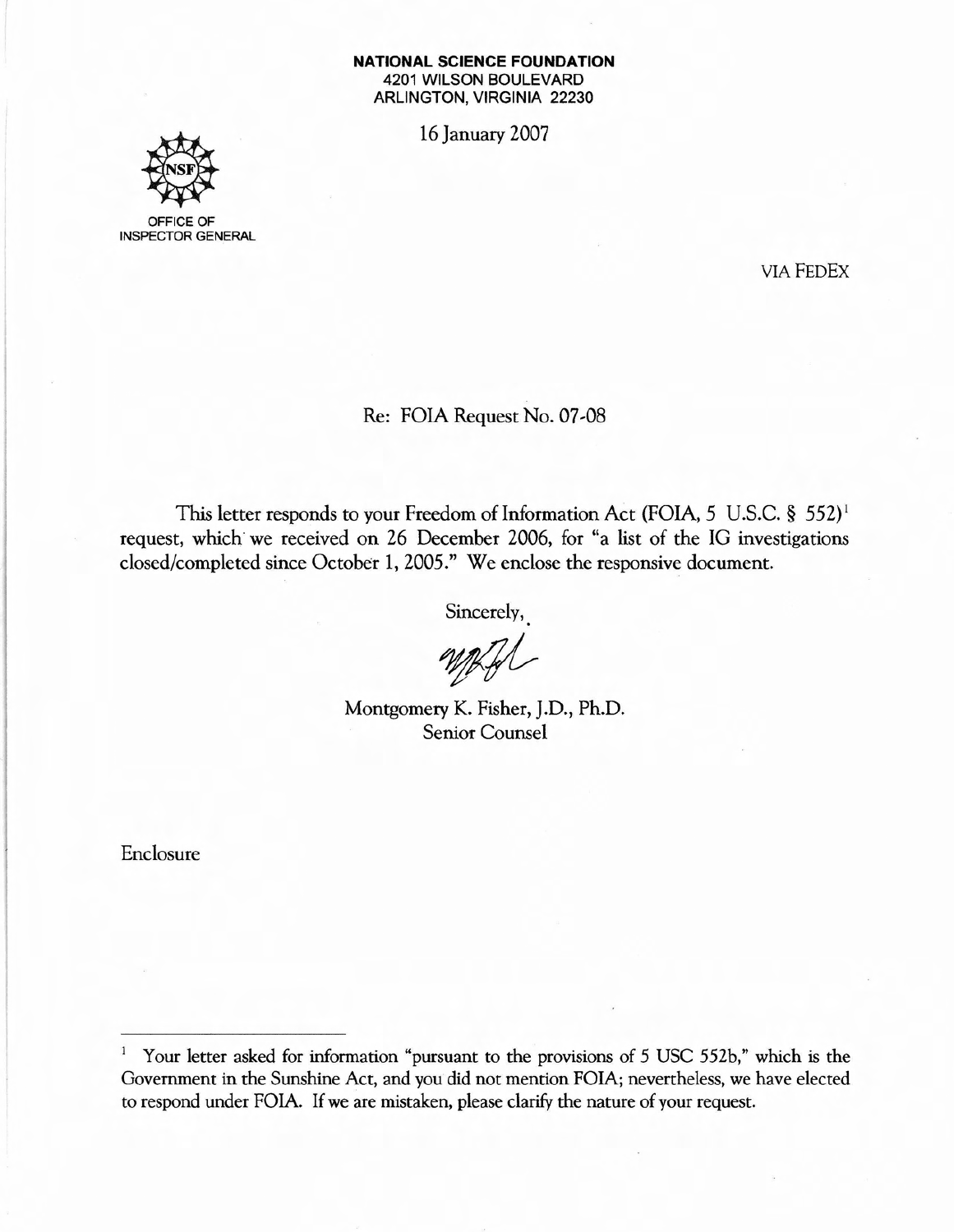|           | ReportNumber   DateReceivedInOIG   CompletedDate | dbo Allegation Name           | dbo AllegationType.Name    | sta Ko<br>dbo CaseAction.Name                                |
|-----------|--------------------------------------------------|-------------------------------|----------------------------|--------------------------------------------------------------|
| A03050028 | 05/08/2003                                       | 06/13/2006 Plagiarism         | <b>Research Misconduct</b> | Debarment or suspension of individual/department             |
| A03050028 | 05/08/2003                                       | 06/13/2006 Plagiarism         | <b>Research Misconduct</b> | Prohibition from serving as reviewer, advisor, or consultant |
| A03050028 | 05/08/2003                                       | 06/13/2006; Plagiarism        | <b>Research Misconduct</b> | Referred                                                     |
| A03050028 | 05/08/2003                                       | 06/13/2006 Plagiarism         | <b>Research Misconduct</b> | No action taken                                              |
| A03050028 | 05/08/2003                                       | 06/13/2006 Plagiarism .       | <b>Research Misconduct</b> | Letter of Reprimand                                          |
| A03050028 | 05/08/2003                                       | 06/13/2006 Plagiarism         | <b>Research Misconduct</b> | Funds for better use                                         |
| A03050028 | 05/08/2003                                       | 06/13/2006 Plagiarism         | <b>Research Misconduct</b> | Remedial Training                                            |
| A03050028 | 05/08/2003                                       | 06/13/2006 Plagiarism         | <b>Research Misconduct</b> | <b>Research Misconduct Finding</b>                           |
| A03110065 | 11/03/2003                                       | 11/03/2005 Program Income     | <b>Proactive Review</b>    | Check Returned to NSF                                        |
| A04020006 | 02/05/2004                                       | 10/27/2005 Plagiarism         | <b>Research Misconduct</b> | <b>Research Misconduct Finding</b>                           |
| A04020006 | 02/05/2004                                       | 10/27/2005 Plagiarism         | <b>Research Misconduct</b> | <b>Remedial Training</b>                                     |
| A04020006 | 02/05/2004                                       | 10/27/2005 Plagiarism         | <b>Research Misconduct</b> | Assurance of accuracy                                        |
| A04020006 | 02/05/2004                                       | 10/27/2005 Plagiarism         | <b>Research Misconduct</b> | Other action                                                 |
| A04020006 | 02/05/2004                                       | 10/27/2005 Plagiarism         | <b>Research Misconduct</b> | Review of requests for funding                               |
| A04020006 | 02/05/2004                                       | 10/27/2005 Plagiarism         | <b>Research Misconduct</b> | Prohibition from serving as reviewer, advisor, or consultant |
| A04020006 | 02/05/2004                                       | 10/27/2005 Plagiarism         | <b>Research Misconduct</b> | Referred                                                     |
| A04040021 | 04/20/2004                                       | 09/11/2006 C & PS inaccuracy  | Viol. Law/Rule/Reg.        | Opened as an I case                                          |
| A04050026 | 05/06/2004                                       | 02/15/2006 Plagiarism         | <b>Research Misconduct</b> | Certification of accuracy                                    |
| A04050026 | 05/06/2004                                       | 02/15/2006 Plagiarism         | <b>Research Misconduct</b> | <b>Research Misconduct Finding</b>                           |
| A04050026 | 05/06/2004                                       | 02/15/2006 Plagiarism         | <b>Research Misconduct</b> | <b>Remedial Training</b>                                     |
| A04050026 | 05/06/2004                                       | 02/15/2006 Plagiarism         | <b>Research Misconduct</b> | Referred                                                     |
| A04050026 | 05/06/2004                                       | 02/15/2006 Plagiarism         | <b>Research Misconduct</b> | Letter of Reprimand                                          |
| A04050026 | 05/06/2004                                       | 02/15/2006 Plagiarism         | <b>Research Misconduct</b> | No action taken                                              |
| A04050029 | 05/12/2004                                       | 10/30/2006 Plagiarism         | <b>Research Misconduct</b> | Certification of accuracy                                    |
| A04050029 | 05/12/2004                                       | 10/30/2006 Duplicate research | Viol. Law/Rule/Reg.        | Remedial Training                                            |
| A04050029 | 05/12/2004                                       | 10/30/2006 Duplicate research | Viol. Law/Rule/Reg.        | Certification of accuracy                                    |
| A04050029 | 05/12/2004                                       | 10/30/2006 Duplicate research | Viol. Law/Rule/Reg.        | Referred                                                     |
| A04050029 | 05/12/2004                                       | 10/30/2006 Duplicate research | Viol. Law/Rule/Reg.        | Prohibition from serving as reviewer, advisor, or consultant |
| A04050029 | 05/12/2004                                       | 10/30/2006 Plagiarism         | <b>Research Misconduct</b> | <b>Research Misconduct Finding</b>                           |
| A04050029 | 05/12/2004                                       | 10/30/2006 Plagiarism         | Research Misconduct        | Assurance of accuracy                                        |
| A04050029 | 05/12/2004                                       | 10/30/2006 Plagiarism         | <b>Research Misconduct</b> | Letter of Reprimand                                          |
| A04050029 | 05/12/2004                                       | 10/30/2006 Plagiarism         | Research Misconduct        | Referred                                                     |
| A04050029 | 05/12/2004                                       | 10/30/2006 Plagiarism         | <b>Research Misconduct</b> | Prohibition from serving as reviewer, advisor, or consultant |
| A04050029 | 05/12/2004                                       | 10/30/2006 Duplicate research | Viol. Law/Rule/Reg.        | Assurance of accuracy                                        |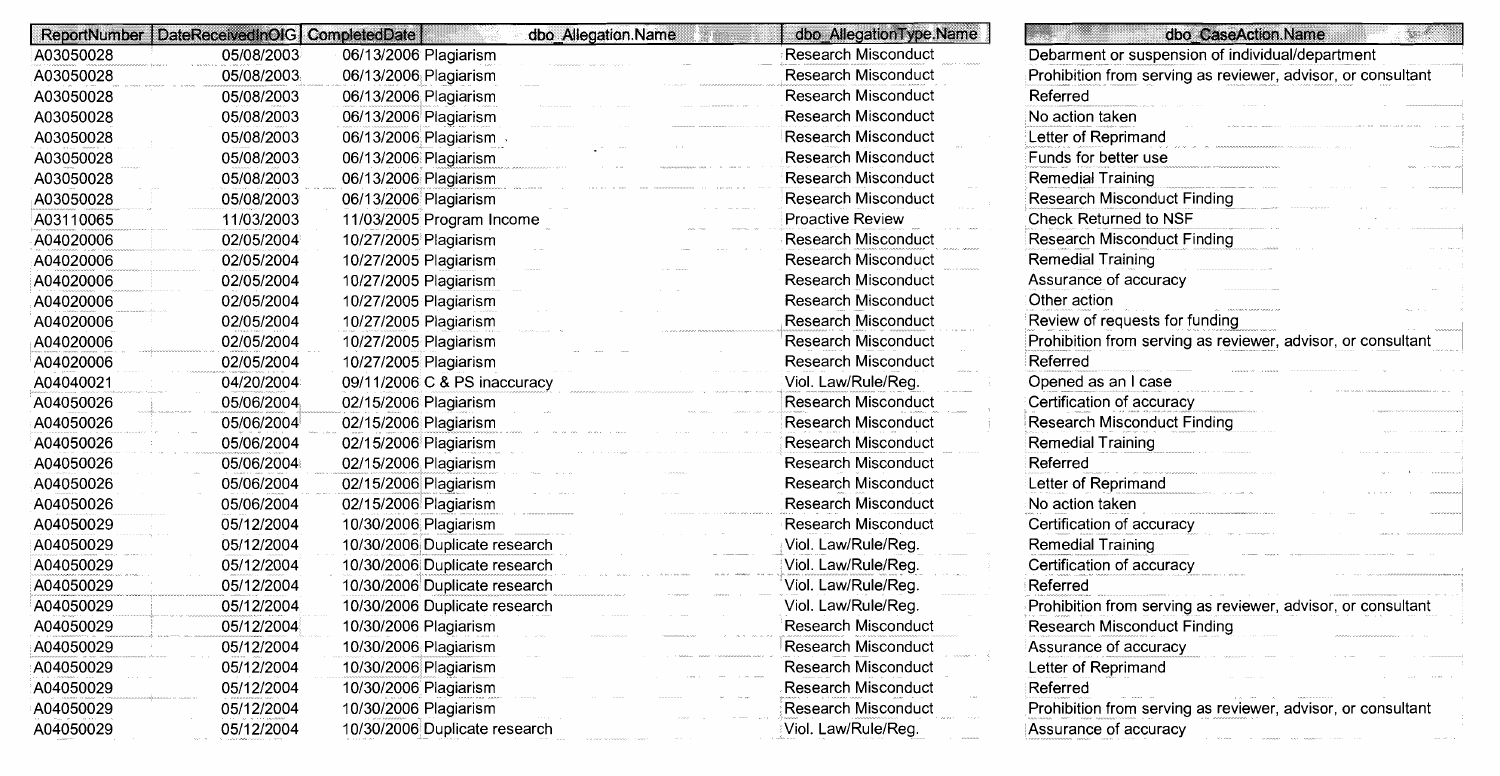| A04050029 | 05/12/2004 | 10/30/2006 Duplicate research                             | Viol. Law/Rule/Reg.        | <b>Research Misconduct Finding</b> |
|-----------|------------|-----------------------------------------------------------|----------------------------|------------------------------------|
| A04050029 | 05/12/2004 | 10/30/2006 Plagiarism                                     | <b>Research Misconduct</b> | <b>Remedial Training</b>           |
| A04050029 | 05/12/2004 | 10/30/2006 Duplicate research                             | Viol. Law/Rule/Reg.        | Letter of Reprimand                |
| A04050037 | 05/24/2004 | 02/27/2006 Fabrication of data                            | <b>Research Misconduct</b> | Referred                           |
| A04050037 | 05/24/2004 | 02/27/2006 Fabrication of data                            | <b>Research Misconduct</b> | Letter of Reprimand                |
| A04050037 | 05/24/2004 | 02/27/2006 Fabrication of data                            | <b>Research Misconduct</b> | <b>Research Misconduct Finding</b> |
| A04050040 | 05/26/2004 | 08/31/2006 Plagiarism                                     | <b>Research Misconduct</b> | Referred                           |
| A04050040 | 05/26/2004 | 08/31/2006 Plagiarism                                     | <b>Research Misconduct</b> | Letter of Reprimand                |
| A04050040 | 05/26/2004 | 08/31/2006 Plagiarism                                     | <b>Research Misconduct</b> | Certification of accuracy          |
| A04050040 | 05/26/2004 | 08/31/2006 Plagiarism                                     | <b>Research Misconduct</b> | <b>Remedial Training</b>           |
| A04050040 | 05/26/2004 | 08/31/2006 Plagiarism                                     | <b>Research Misconduct</b> | <b>Research Misconduct Finding</b> |
| A04070052 | 07/16/2004 | 10/13/2006 Falsification of data                          | <b>Research Misconduct</b> | Warned / other (QRP)               |
| A04090058 | 09/08/2004 | 10/31/2005 Falsification of data                          | <b>Research Misconduct</b> | Referred                           |
| A04090058 | 09/08/2004 | 10/31/2005 Falsification of data                          | <b>Research Misconduct</b> | Warned / other (QAP)               |
| A04110067 | 11/05/2004 | 12/08/2006 Other improper actions                         | Viol. Law/Rule/Reg.        | Funds for better use               |
| A04110067 | 11/05/2004 | 12/08/2006 False statement or claim by grantee/contractor | Viol. Law/Rule/Reg.        | No action taken                    |
| A04110067 | 11/05/2004 | 12/08/2006 Other improper actions                         | Viol. Law/Rule/Reg.        | Referred                           |
| A04120074 | 12/07/2004 | 12/02/2005 False statement or claim by grantee/contractor | Viol. Law/Rule/Reg.        | Warned / other (QAP)               |
| A04120077 | 12/20/2004 | 10/18/2006 Participant support                            | <b>Proactive Review</b>    | No action taken                    |
| A05030008 | 03/10/2005 | 01/19/2006 Retaliation against whistleblowers             | <b>Research Misconduct</b> | No action taken                    |
| A05030010 | 03/10/2005 | 01/23/2006 Participant support                            | Viol. Law/Rule/Reg.        | No action taken                    |
| A05030010 | 03/10/2005 | 01/23/2006 Participant support                            | <b>Proactive Review</b>    | No action taken                    |
| A05030011 | 03/18/2005 | 03/16/2006 Participant support                            | Viol. Law/Rule/Reg.        | Referred                           |
| A05030011 | 03/18/2005 | 03/16/2006 Participant support                            | <b>Proactive Review</b>    | Referred                           |
| A05040016 | 04/13/2005 | 04/04/2006 Violation of regulations                       | <b>Research Misconduct</b> | Warned / other (QAP)               |
| A05040016 | 04/13/2005 | 04/04/2006 Violation of regulations                       | <b>Research Misconduct</b> | Termination of Award               |
| A05040017 | 04/13/2005 | 03/16/2006 Other improper actions                         | Viol. Law/Rule/Reg.        | No action taken                    |
| A05040018 | 04/19/2005 | 05/02/2006 Participant support                            | Proactive Review           | Funds for better use               |
| A05040020 | 04/29/2005 | 01/30/2006 Other improper actions                         | Viol. Law/Rule/Reg.        | Policy - Revised                   |
| A05040020 | 04/29/2005 | 01/30/2006 Other improper actions                         | Viol. Law/Rule/Reg.        | No action taken                    |
| A05050023 | 05/02/2005 | 10/20/2005 Other-Conflict of Interest                     | Conflict of Interest       | No action taken                    |
| A05050025 | 05/09/2005 | 11/18/2005 Personnel rules violation                      | Viol. Law/Rule/Reg.        | No action taken                    |
| A05060032 | 06/03/2005 | 03/23/2006 No definite or substantial allegation          | <b>Research Misconduct</b> | No action taken                    |
| A05060034 | 06/15/2005 | 10/14/2005 Plagiarism                                     | <b>Research Misconduct</b> | No action taken                    |
| A05060034 | 06/15/2005 | 10/14/2005 Plagiarism                                     | <b>Research Misconduct</b> | Warned / other (QAP)               |

**Contractor** 

**Sources Produce**  $\lambda$  -  $\lambda$  -  $\lambda$  -  $\lambda$  -  $\lambda$ 

and a state ananan sansa ka  $\omega_{\rm B}$  .  $\omega_{\rm B}$  is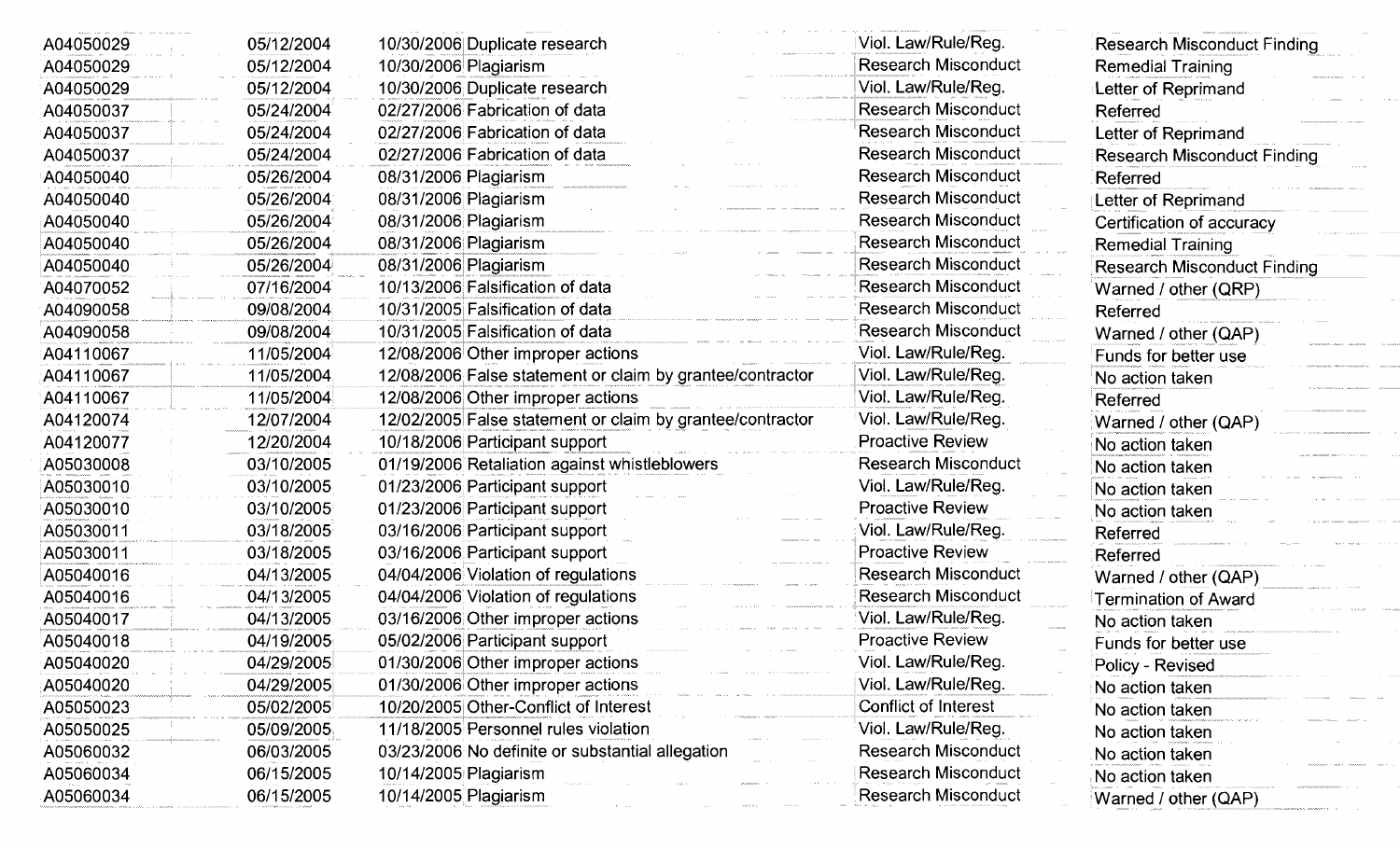| A05060036 | 06/27/2005 | 12/08/2005 Participant support                             | Viol. Law/Rule/Reg.        | No action taken                    |
|-----------|------------|------------------------------------------------------------|----------------------------|------------------------------------|
| A05070049 | 07/12/2005 | 11/15/2005 Plagiarism                                      | <b>Research Misconduct</b> | No action taken                    |
| A05070049 | 07/12/2005 | 11/15/2005 Plagiarism                                      | <b>Research Misconduct</b> | Warned / other (QAP)               |
| A05070049 | 07/12/2005 | 11/15/2005 C & PS inaccuracy                               | Viol. Law/Rule/Reg.        | Warned / other (QAP)               |
| A05070053 | 07/29/2005 | 02/08/2006 Plagiarism                                      | <b>Research Misconduct</b> | No action taken                    |
| A05070053 | 07/29/2005 | 02/08/2006 Plagiarism                                      | <b>Research Misconduct</b> | Warned / other (QAP)               |
| A05070054 | 07/26/2005 | 11/15/2005 Plagiarism                                      | <b>Research Misconduct</b> | No action taken                    |
| A05080060 | 08/17/2005 | 05/22/2006 Refusal to share or release research results    | <b>Research Misconduct</b> | Warned / other (QRP)               |
| A05090062 | 09/06/2005 | 04/21/2006 Violation of regulations                        | <b>Research Misconduct</b> | Warned / other (QAP)               |
| A05090062 | 09/06/2005 | 04/21/2006 Violation of regulations                        | <b>Research Misconduct</b> | Other action                       |
| A05090063 | 09/06/2005 | 10/20/2005 Violation of regulations                        | <b>Research Misconduct</b> | No action taken                    |
| A05090064 | 09/06/2005 | 01/10/2006 Violation of regulations                        | <b>Research Misconduct</b> | No action taken                    |
| A05090065 | 09/16/2005 | 04/07/2006 Violation of regulations                        | <b>Research Misconduct</b> | No action taken                    |
| A05090068 | 09/30/2005 | 12/05/2005 Plagiarism                                      | <b>Research Misconduct</b> | No action taken                    |
| A05100070 | 10/19/2005 | 04/24/2006 Falsification of data                           | <b>Research Misconduct</b> | No action taken                    |
| A05100070 | 10/19/2005 | 04/24/2006 Refusal to share or release research results    | <b>Research Misconduct</b> | No action taken                    |
| A05100073 | 10/31/2005 | 01/09/2006 Plagiarism                                      | <b>Research Misconduct</b> | No action taken                    |
| A05110074 | 11/01/2005 | 02/01/2006 Plagiarism                                      | <b>Research Misconduct</b> | No action taken                    |
| A05110075 | 11/02/2005 | 01/11/2006 Plagiarism                                      | Research Misconduct        | Warned / other (QAP)               |
| A05110076 | 11/03/2005 | 12/08/2005 Plagiarism                                      | <b>Research Misconduct</b> | Warned / other (QAP)               |
| A05110076 | 11/03/2005 | 12/08/2005 Plagiarism                                      | <b>Research Misconduct</b> | No action taken                    |
| A05110077 | 11/07/2005 | 11/30/2005 Intellectual Theft                              | <b>Research Misconduct</b> | No action taken                    |
| A05110078 | 11/08/2005 | 04/11/2006 Plagiarism                                      | <b>Research Misconduct</b> | Warned / other (QAP)               |
| A05110079 | 11/22/2005 | 04/04/2006, False statements in proposal or report to NSF  | <b>Research Misconduct</b> | No action taken                    |
| A05110080 | 11/22/2005 | 01/30/2006 Plagiarism                                      | <b>Research Misconduct</b> | No action taken                    |
| A05110081 | 11/23/2005 | 11/30/2005 Other improper actions                          | Viol. Law/Rule/Reg.        | No action taken                    |
| A05120082 | 11/08/2005 | 12/19/2005 Plagiarism                                      | <b>Research Misconduct</b> | No action taken                    |
| A05120083 | 12/16/2005 | 04/14/2006 Financial COI                                   | Conflict of Interest       | No action taken                    |
| A05120084 | 12/28/2005 | 10/18/2006 Plagiarism                                      | Research Misconduct        | <b>Research Misconduct Finding</b> |
| A05120084 | 12/28/2005 | 10/18/2006 Plagiarism                                      | <b>Research Misconduct</b> | Referred                           |
| A05120084 | 12/28/2005 | 10/18/2006 Plagiarism                                      | <b>Research Misconduct</b> | Letter of Reprimand                |
| A05120084 | 12/28/2005 | 10/18/2006 Plagiarism                                      | <b>Research Misconduct</b> | Remedial Training                  |
| A06010001 | 01/09/2006 | 04/05/2006 Violation of the confidentiality of peer review | <b>Research Misconduct</b> | No action taken                    |
| A06010002 | 01/13/2006 | 05/31/2006 Intellectual Theft                              | <b>Research Misconduct</b> | Referred                           |
| A06010002 | 01/13/2006 | 05/31/2006 Abuse or exploitation of subordinates - RM      | <b>Research Misconduct</b> | Referred                           |

**Continued A**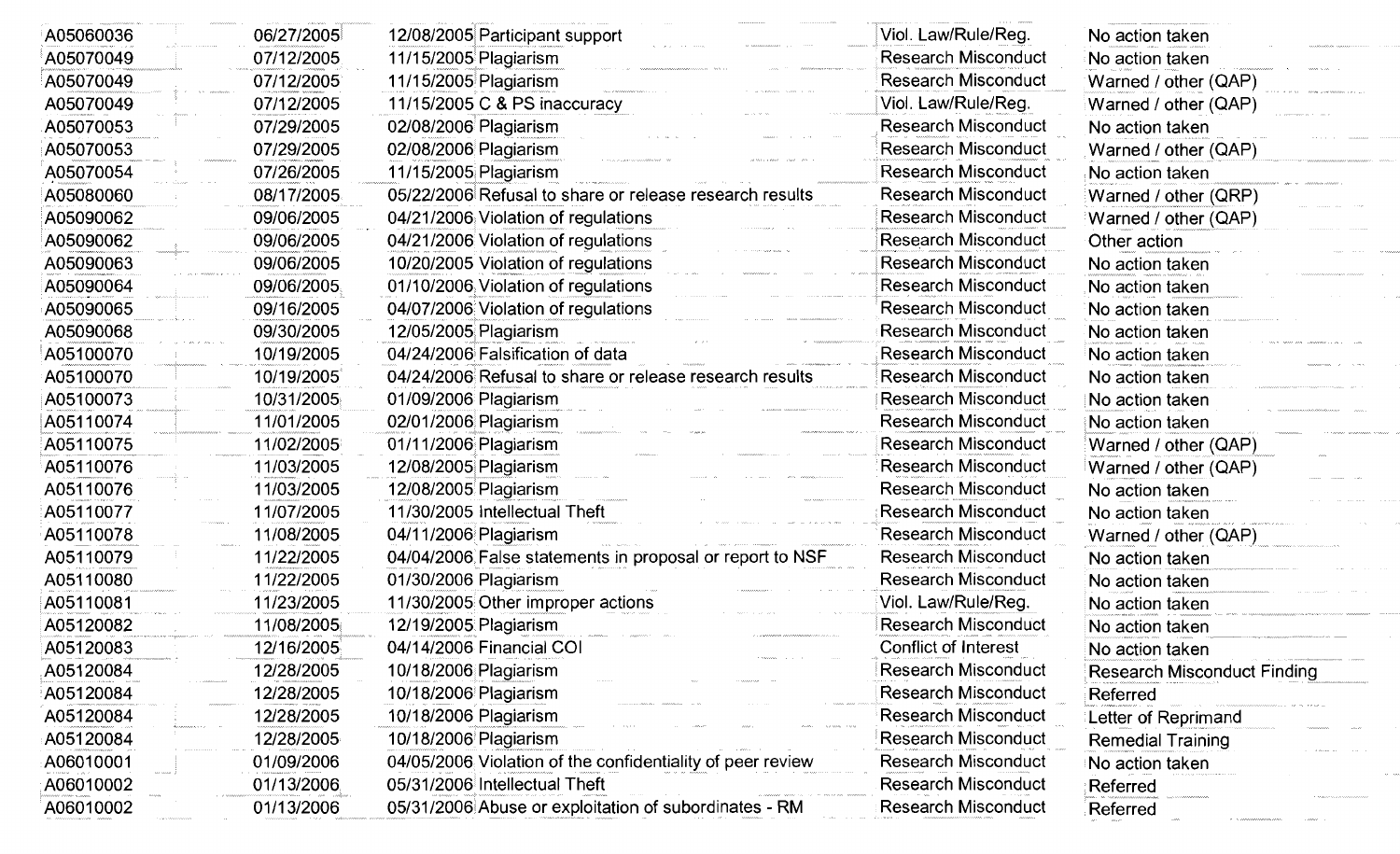| A06020003 | 02/13/2006 | 04/27/2006 Duplicate proposal                              | Viol. Law/Rule/Reg.        | No action taken                                  |
|-----------|------------|------------------------------------------------------------|----------------------------|--------------------------------------------------|
| A06020004 | 02/21/2006 | 04/27/2006 Plagiarism                                      | <b>Research Misconduct</b> | No action taken                                  |
| A06020005 | 02/27/2006 | 08/30/2006 Violation of regulations                        | <b>Research Misconduct</b> | Warned / other (QAP)                             |
| A06030009 | 03/27/2006 | 05/12/2006 Plagiarism                                      | <b>Research Misconduct</b> | Warned / other (QRP)                             |
| A06040010 | 04/17/2006 | 09/14/2006 Violation of the confidentiality of peer review | <b>Research Misconduct</b> | Warned / other (QRP)                             |
| A06040010 | 04/17/2006 | 09/14/2006 Violation of the confidentiality of peer review | <b>Research Misconduct</b> | No action taken                                  |
| A06040012 | 04/17/2006 | 06/16/2006 Plagiarism                                      | <b>Research Misconduct</b> | No action taken                                  |
| A06040012 | 04/17/2006 | 06/16/2006 Plagiarism                                      | <b>Research Misconduct</b> | Warned / other (QRP)                             |
| A06050016 | 05/18/2006 | 08/02/2006 Violation of regulations                        | <b>Research Misconduct</b> | Other action                                     |
| A06050016 | 05/18/2006 | 08/02/2006 Violation of regulations                        | <b>Research Misconduct</b> | Warned / other (QAP)                             |
| A06050018 | 05/19/2006 | 11/16/2006; Plagiarism                                     | <b>Research Misconduct</b> | Referred                                         |
| A06050018 | 05/19/2006 | 11/16/2006 Plagiarism                                      | Research Misconduct        | No action taken                                  |
| A06050019 | 05/31/2006 | 10/10/2006 Violation of regulations                        | Research Misconduct        | Other action                                     |
| A06050020 | 05/31/2006 | 11/20/2006 Violation of regulations                        | Research Misconduct        | Warned / other (QAP)                             |
| A06060022 | 06/08/2006 | 09/20/2006 Intellectual Theft                              | <b>Research Misconduct</b> | No action taken                                  |
| A06060024 | 06/20/2006 | 10/05/2006 Duplicate proposal                              | Viol. Law/Rule/Reg.        | Warned / other (QAP)                             |
| A06060028 | 06/20/2006 | 07/12/2006 Plagiarism                                      | <b>Research Misconduct</b> | No action taken                                  |
| A06060029 | 06/22/2006 | 10/05/2006 Duplicate proposal                              | Viol. Law/Rule/Reg.        | Warned / other (QAP)                             |
| A06070030 | 06/30/2006 | 07/28/2006 Plagiarism                                      | <b>Research Misconduct</b> | No action taken                                  |
| A06070033 | 07/14/2006 | 11/08/2006 Plagiarism                                      | <b>Research Misconduct</b> | No action taken                                  |
| A06070034 | 07/17/2006 | 09/29/2006 Plagiarism                                      | <b>Research Misconduct</b> | Warned / other (QRP)                             |
| A06070035 | 07/17/2006 | 08/17/2006 Plagiarism                                      | <b>Research Misconduct</b> | Warned / other (QRP)                             |
| A06070036 | 07/24/2006 | 12/08/2006 Plagiarism                                      | <b>Research Misconduct</b> | No action taken                                  |
| A06080037 | 08/17/2006 | 09/07/2006 Intellectual Theft                              | <b>Research Misconduct</b> | No action taken                                  |
| A06080038 | 08/27/2006 | 10/10/2006 Plagiarism                                      | <b>Research Misconduct</b> | Warned / other (QAP)                             |
| A06090044 | 09/22/2006 | 12/18/2006 Plagiarism                                      | <b>Research Misconduct</b> | Warned / other (QRP)                             |
| A06090045 | 09/22/2006 | 10/04/2006 Other-Conflict of Interest                      | Conflict of Interest       | No action taken                                  |
| A06100048 | 10/25/2006 | 12/18/2006 Plagiarism                                      | <b>Research Misconduct</b> | Warned / other (QRP)                             |
| A06100049 | 10/30/2006 | 12/18/2006 Plagiarism                                      | <b>Research Misconduct</b> | No action taken                                  |
| A06110056 | 11/28/2006 | 12/08/2006 Plagiarism                                      | <b>Research Misconduct</b> | No action taken                                  |
| 100010002 | 01/06/2000 | 09/11/2006 False statement or claim by grantee/contractor  | Viol. Law/Rule/Reg.        | Termination of Award                             |
| 100010002 | 01/06/2000 | 09/11/2006 False statement or claim by grantee/contractor  | Viol. Law/Rule/Reg.        | Conviction                                       |
| 100010002 | 01/06/2000 | 09/11/2006 False statement or claim by grantee/contractor  | Viol. Law/Rule/Reg.        | Debarment or suspension of individual/department |
| 100010002 | 01/06/2000 | 09/11/2006 False statement or claim by grantee/contractor  | Viol. Law/Rule/Reg.        | Restitution                                      |
| 100010002 | 01/06/2000 | 09/11/2006; False statement or claim by grantee/contractor | Viol. Law/Rule/Reg.        | Referred                                         |
|           |            |                                                            |                            |                                                  |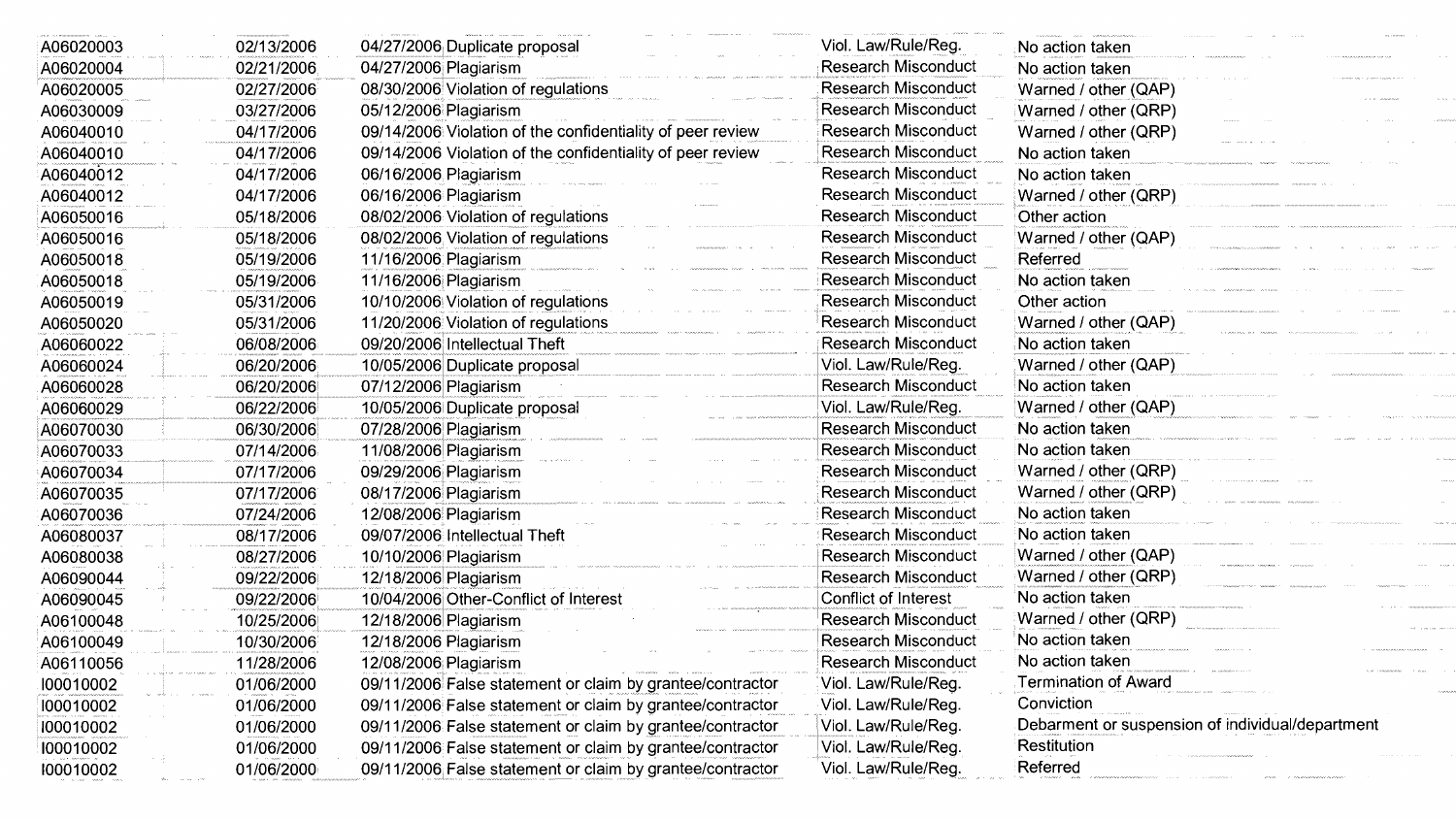| 100010002 | 01/06/2000 | 09/11/2006 False statement or claim by grantee/contractor   | Viol. Law/Rule/Reg.        | Indictment / Information     |
|-----------|------------|-------------------------------------------------------------|----------------------------|------------------------------|
| 100010002 | 01/06/2000 | 09/11/2006 False statement or claim by grantee/contractor   | Viol. Law/Rule/Reg.        | Fine                         |
| 100010002 | 01/06/2000 | 09/11/2006 False statement or claim by grantee/contractor   | Viol. Law/Rule/Reg.        | Guilty plea                  |
| 100010002 | 01/06/2000 | 09/11/2006 False statement or claim by grantee/contractor   | Viol. Law/Rule/Reg.        | <b>Civil Settlement</b>      |
| 100010002 | 01/06/2000 | 09/11/2006 False statement or claim by grantee/contractor   | Viol. Law/Rule/Reg.        | Funds for better use         |
| 102040013 | 04/17/2002 | 12/06/2005 Employee embezzlement, theft, or fraud           | Viol. Law/Rule/Reg.        | Restitution                  |
| I02040013 | 04/17/2002 | 12/06/2005 Employee embezzlement, theft, or fraud           | Viol. Law/Rule/Reg.        | <b>Compliance Agreement</b>  |
| 103090037 | 09/11/2003 | 02/09/2006 Embezzlement, theft, or diversion of grant funds | Viol. Law/Rule/Reg.        | <b>Check Returned to NSF</b> |
| 103120078 | 12/16/2003 | 10/28/2005 Financial COI                                    | Conflict of Interest       | Policy - New                 |
| 103120078 | 12/16/2003 | 10/28/2005 Financial COI                                    | Conflict of Interest       | Check Returned to NSF        |
| 103120079 | 12/24/2003 | 06/16/2006 False statements in proposal or report to NSF    | <b>Research Misconduct</b> | Letter of Reprimand          |
| 103120079 | 12/24/2003 | 06/16/2006 False statements in proposal or report to NSF    | <b>Research Misconduct</b> | Referred                     |
| 104010002 | 01/29/2004 | 03/14/2006 Employee embezzlement, theft, or fraud           | Viol. Law/Rule/Reg.        | Conviction                   |
| 104010002 | 01/29/2004 | 03/14/2006 Embezzlement, theft, or diversion of grant funds | Viol. Law/Rule/Reg.        | Conviction                   |
| 104050016 | 05/10/2004 | 02/23/2006 Embezzlement, theft, or diversion of grant funds | Viol. Law/Rule/Reg.        | No action taken              |
| 104050017 | 05/25/2004 | 12/11/2006 Embezzlement, theft, or diversion of grant funds | Viol. Law/Rule/Reg.        | Separation from employment   |
| 104050017 | 05/25/2004 | 12/11/2006 Abuse of Timecard                                | Viol. Law/Rule/Reg.        | Funds for better use         |
| 104050017 | 05/25/2004 | 12/11/2006 Abuse of Timecard                                | Viol. Law/Rule/Reg.        | No action taken              |
| 104060019 | 06/16/2004 | 11/29/2005 Employee embezzlement, theft, or fraud           | Viol. Law/Rule/Reg.        | No action taken              |
| 104070027 | 07/28/2004 | 02/10/2006 Employee embezzlement, theft, or fraud           | Viol. Law/Rule/Reg.        | Funds for better use         |
| 104070027 | 07/28/2004 | 02/10/2006 Employee embezzlement, theft, or fraud           | Viol. Law/Rule/Reg.        | Referred                     |
| 104070027 | 07/28/2004 | 02/10/2006 Employee embezzlement, theft, or fraud           | Viol. Law/Rule/Reg.        | Certification of accuracy    |
| 104100038 | 10/21/2004 | 03/29/2006 Embezzlement, theft, or diversion of grant funds | Viol. Law/Rule/Reg.        | Referred                     |
| 104100038 | 10/21/2004 | 03/29/2006 Embezzlement, theft, or diversion of grant funds | Viol. Law/Rule/Reg.        | High Risk Award or Awardee   |
| 104120050 | 12/29/2004 | 12/06/2005 Participant support                              | <b>Proactive Review</b>    | Policy - New                 |
| 105010001 | 01/03/2005 | 12/20/2005 Financial COI                                    | Conflict of Interest       | No action taken              |
| 105030014 | 03/28/2005 | 12/28/2005 Embezzlement, theft, or diversion of grant funds | Viol. Law/Rule/Reg.        | High Risk Award or Awardee   |
| 105030014 | 03/28/2005 | 12/28/2005 Embezzlement, theft, or diversion of grant funds | Viol. Law/Rule/Reg.        | Referred                     |
| 105030014 | 03/28/2005 | 12/28/2005 Embezzlement, theft, or diversion of grant funds | Viol. Law/Rule/Reg.        | Funds for better use         |
| 105040015 | 04/11/2005 | 05/05/2006 Participant support                              | <b>Proactive Review</b>    | Warned / other (QFP)         |
| 105040015 | 04/11/2005 | 05/05/2006 Participant support                              | <b>Proactive Review</b>    | Policy - Revised             |
| 105040015 | 04/11/2005 | 05/05/2006 Participant support                              | <b>Proactive Review</b>    | Funds for better use         |
| 105040016 | 04/15/2005 | 10/26/2005 Financial COI                                    | Conflict of Interest       | Policy - Revised             |
| 105050019 | 05/10/2005 | 02/01/2006 Employee embezzlement, theft, or fraud           | Viol. Law/Rule/Reg.        | No action taken              |
| 105060026 | 06/23/2005 | 06/02/2006 Participant support                              | Viol. Law/Rule/Reg.        | Funds for better use         |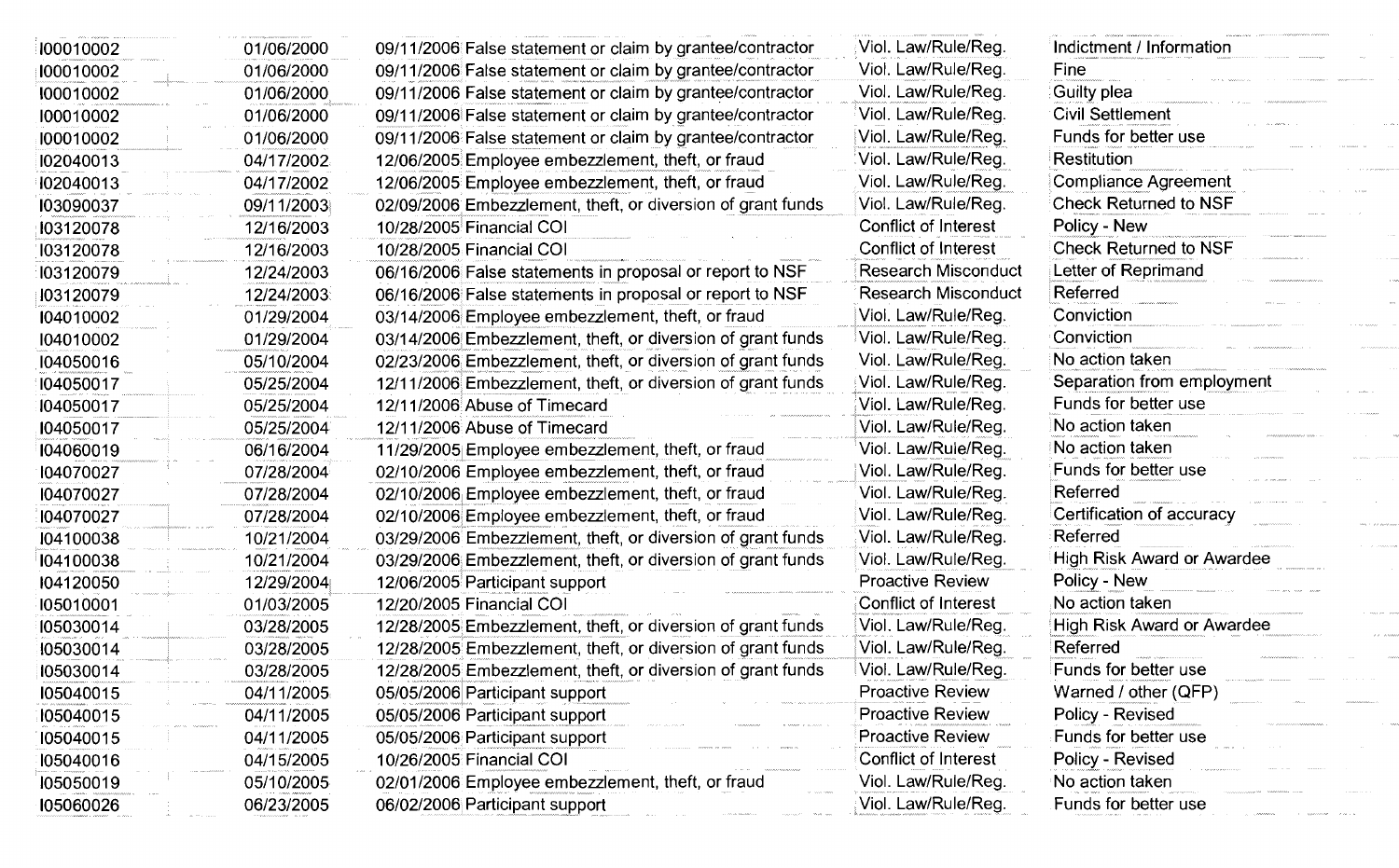| 105060026 | 06/23/2005 | 06/02/2006 Participant support                              | Viol. Law/Rule/Reg.        | Warned / other (QRP)                             |
|-----------|------------|-------------------------------------------------------------|----------------------------|--------------------------------------------------|
| 105060027 | 06/24/2005 | 02/09/2006 Embezzlement, theft, or diversion of grant funds | Viol. Law/Rule/Reg.        | Funds for better use                             |
| 105060027 | 06/24/2005 | 02/09/2006 Embezzlement, theft, or diversion of grant funds | Viol. Law/Rule/Reg.        | Compliance Agreement                             |
| 105060027 | 06/24/2005 | 02/09/2006 Embezzlement, theft, or diversion of grant funds | Viol. Law/Rule/Reg.        | Referred                                         |
| 105060027 | 06/24/2005 | 02/09/2006 Embezzlement, theft, or diversion of grant funds | Viol. Law/Rule/Reg.        | High Risk Award or Awardee                       |
| 105070028 | 07/01/2005 | 07/19/2006 False statements in proposal or report to NSF    | <b>Research Misconduct</b> | No action taken                                  |
| 105070029 | 07/12/2005 | 03/16/2006 Other-Conflict of Interest                       | Conflict of Interest       | No action taken                                  |
| 105080030 | 08/01/2005 | 10/18/2005 Other improper actions                           | Viol. Law/Rule/Reg.        | Funds for better use                             |
| 105080030 | 08/01/2005 | 10/18/2005 Embezzlement, theft, or diversion of grant funds | Viol. Law/Rule/Reg.        | Funds for better use                             |
| 105080030 | 08/01/2005 | 10/18/2005 Participant support                              | Viol. Law/Rule/Reg.        | Funds for better use                             |
| 105080031 | 08/01/2005 | 02/16/2006 Embezzlement, theft, or diversion of grant funds | Viol. Law/Rule/Reg.        | Funds for better use                             |
| 105080032 | 08/01/2005 | 11/02/2005 Embezzlement, theft, or diversion of grant funds | Viol. Law/Rule/Reg.        | <b>No action taken</b>                           |
| 105080033 | 08/01/2005 | 10/14/2005 Embezzlement, theft, or diversion of grant funds | Viol. Law/Rule/Reg.        | No action taken                                  |
| 105080034 | 08/01/2005 | 12/19/2005 Embezzlement, theft, or diversion of grant funds | Viol. Law/Rule/Reg.        | No action taken                                  |
| 105080035 | 08/01/2005 | 10/10/2006 Embezzlement, theft, or diversion of grant funds | Viol. Law/Rule/Reg.        | <b>Check Returned to NSF</b>                     |
| 105080036 | 08/01/2005 | 11/15/2005 Embezzlement, theft, or diversion of grant funds | Viol. Law/Rule/Reg.        | No action taken                                  |
| 105080037 | 08/01/2005 | 11/09/2006 Embezzlement, theft, or diversion of grant funds | Viol. Law/Rule/Reg.        | Check Returned to NSF                            |
| 105080038 | 08/01/2005 | 03/27/2006 Embezzlement, theft, or diversion of grant funds | Viol. Law/Rule/Reg.        | Restitution                                      |
| 105080040 | 08/01/2005 | 12/06/2005 Embezzlement, theft, or diversion of grant funds | Viol. Law/Rule/Reg.        | Funds for better use                             |
| 105080041 | 08/01/2005 | 03/23/2006 Embezzlement, theft, or diversion of grant funds | Viol. Law/Rule/Reg.        | Restitution                                      |
| 105080042 | 08/01/2005 | 03/31/2006 Embezzlement, theft, or diversion of grant funds | Viol. Law/Rule/Reg.        | No action taken                                  |
| 105080043 | 08/01/2005 | 01/24/2006 Embezzlement, theft, or diversion of grant funds | Viol. Law/Rule/Reg.        | Funds for better use                             |
| 105080044 | 08/01/2005 | 11/14/2005 Embezzlement, theft, or diversion of grant funds | Viol. Law/Rule/Reg.        | No action taken                                  |
| 105080046 | 08/08/2005 | 01/26/2006 Embezzlement, theft, or diversion of grant funds | Viol. Law/Rule/Reg.        | No action taken                                  |
| 105080047 | 08/29/2005 | 01/23/2006 Participant support                              | Viol. Law/Rule/Reg.        | Funds for better use                             |
| 105080047 | 08/29/2005 | 01/23/2006 Participant support                              | Viol. Law/Rule/Reg.        | Policy - Revised                                 |
| 105090048 | 09/01/2005 | 11/16/2005 Other improper actions                           | Viol. Law/Rule/Reg.        | No action taken                                  |
| 105090049 | 09/19/2005 | 09/29/2006 Employee embezzlement, theft, or fraud           | Viol. Law/Rule/Reg.        | Debarment or suspension of individual/department |
| 105090049 | 09/19/2005 | 09/29/2006 Employee embezzlement, theft, or fraud           | Viol. Law/Rule/Reg.        | Referred                                         |
| 105090050 | 09/19/2005 | 02/14/2006 Falsification of data                            | <b>Research Misconduct</b> | Other action                                     |
| 105090050 | 09/19/2005 | 02/14/2006 Falsification of data                            | <b>Research Misconduct</b> | Verbal counseling                                |
| 105090051 | 09/30/2005 | 09/06/2006 Other-Conflict of Interest                       | Conflict of Interest       | Check Returned to NSF                            |
| 105090051 | 09/30/2005 | 09/06/2006 Embezzlement, theft, or diversion of grant funds | Viol. Law/Rule/Reg.        | Suspension of Award                              |
| 105090051 | 09/30/2005 | 09/06/2006 Other-Conflict of Interest                       | Conflict of Interest       | Policy - Revised                                 |
| 105090051 | 09/30/2005 | 09/06/2006 Embezzlement, theft, or diversion of grant funds | Viol. Law/Rule/Reg.        | Restriction on activities or expenditures        |